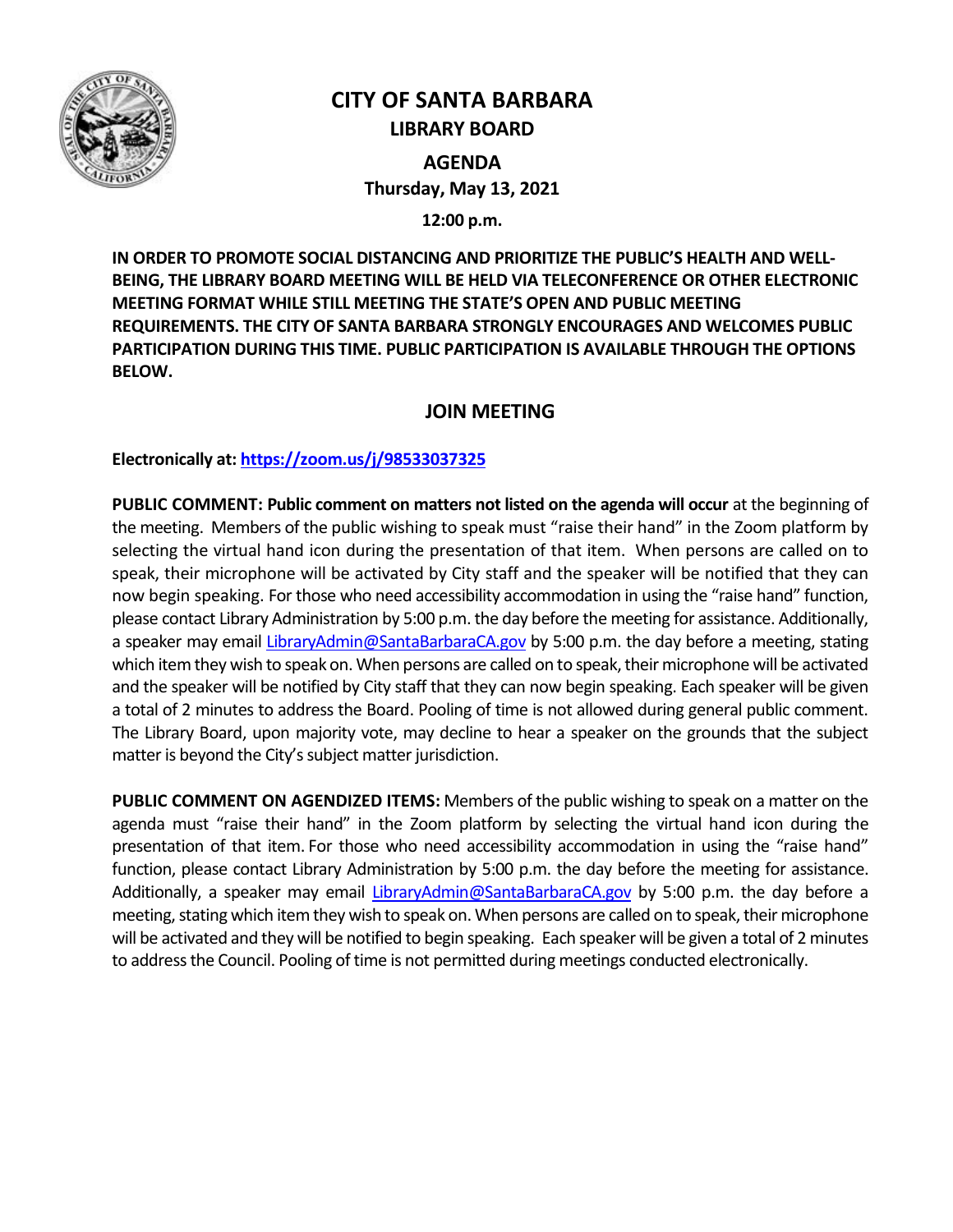# **CALL TO ORDER**

# **ROLL CALL**

#### **APPROVAL OF MINUTES – of April 29, 2021**

*Recommendation: That the Library Board waive the reading and approve the minutes of Thursday, April 29, 2021.*

# **CHANGES TO THE AGENDA**

**PUBLIC COMMENT:** Any member of the public may address the Library Board for up to two minutes on any subject within the jurisdiction of the Board that is not scheduled for a public discussion before the Board.

**LIBRARY SUPPORT ACTIVITIES** Santa Barbara Public Library Foundation

#### **NEW BUSINESS**

- **1. July Meeting Cancellation** *Recommendation: That the Library Board cancel the July 2021 Library Board meeting.*
- **2. August Meeting Date Change or Cancellation** *Recommendation: That the Library Board change the date of, or cancel, the August 2021 Library Board meeting.*
- **3. Library Card Policy Update: Addition of Unverified Address Card Type** *Recommendation: That the Library Board approve the changes to the Library Card Policy.*

#### **LIBRARY DIRECTOR'S REPORT**

#### **4. Building and Grounds**

*Recommendation: That the Library Board receive the monthly Library Director's Report, Building and Grounds.*

**5. Programs**

*Recommendation: That the Library Board receive the monthly Library Director's Report, Programs.*

#### **6. Collections and Circulation**

*Recommendation: That the Library Board receive the monthly Library Director's Report, Collection and Circulation.*

# **FINANCIAL**

#### **7. Budget Update**

*Recommendation: That the Library Board accept the financial status of the Library as of April 30, 2021.*